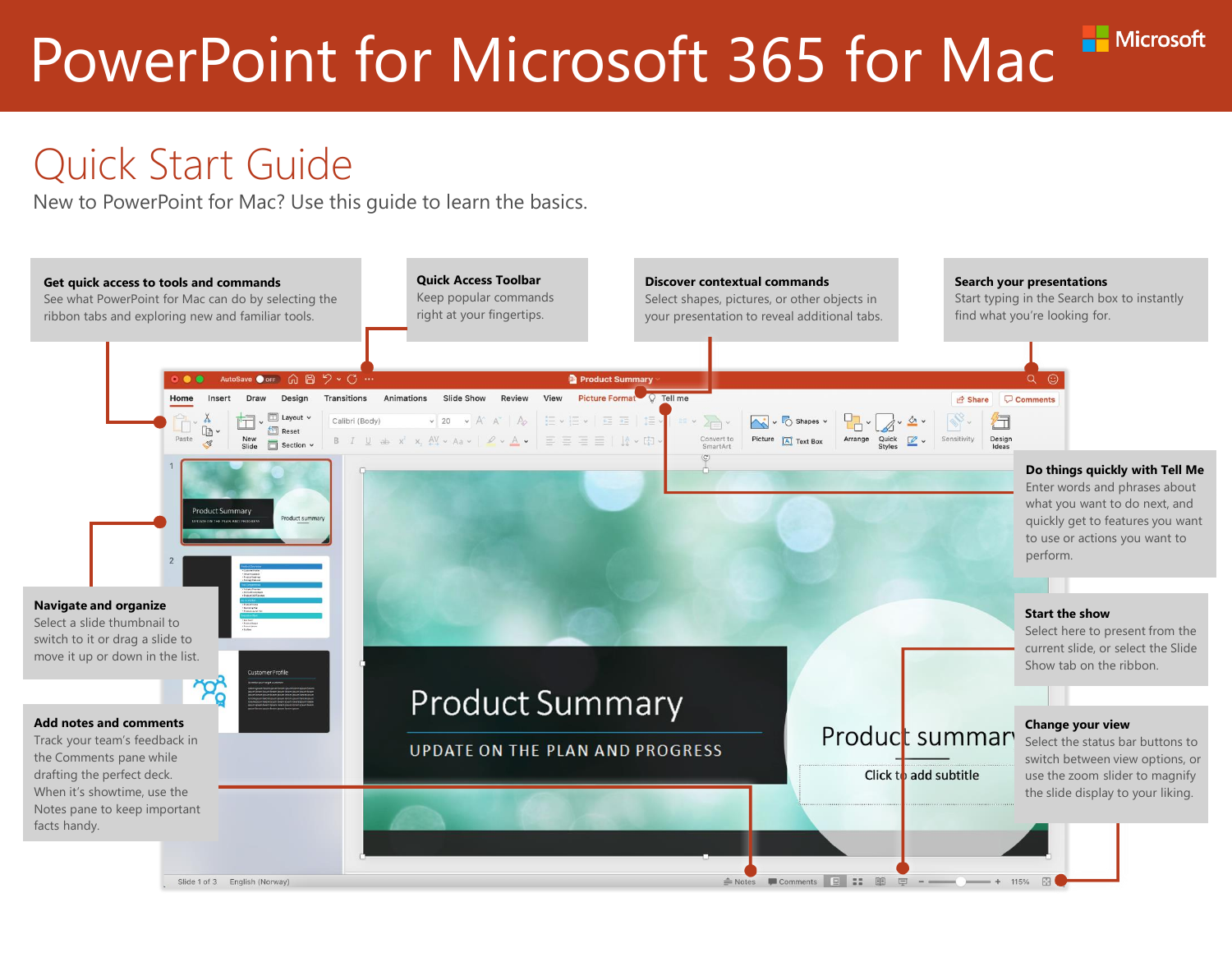# Create something

Begin with a **Blank Presentation** to get right to work. Or save yourself a bunch of time by selecting and then customizing a template that resembles what you need. To return to these options at any time, select **File** > **New from Template**.



### Stay connected

Need to work on the go and across different devices? Sign in to easily access your recently used files anywhere, on any device, through seamless integration between Office for Mac, OneDrive, OneDrive for Business, and SharePoint.



#### Find recent files

Whether you only work with files stored on your Mac's hard drive or you roam across various cloud services, selecting **File** > **Open Recent** takes you to your recently used presentations and any files that you may have pinned to your list.



# Set your preferences

Something not working quite as expected? It's easy to change and customize options at any time. On the **PowerPoint** menu, select **Preferences**, and then set up PowerPoint the way you want.

|                           | <b>Authoring and Proofing Tools</b> |                     |      |          |             |
|---------------------------|-------------------------------------|---------------------|------|----------|-------------|
| 肩                         |                                     |                     |      | ABC      | ABO         |
| General                   | <b>View</b>                         | Ribbon<br>& Toolbar | Edit | Proofing | AutoCorrect |
| <b>Output and Sharing</b> |                                     |                     |      |          |             |
|                           | 旱                                   |                     |      |          |             |
| Save                      | Slide Show                          |                     |      |          |             |
| <b>Personal Settings</b>  |                                     |                     |      |          |             |
| $2 -$                     |                                     |                     |      |          |             |
| User                      | Security                            | Privacy             |      |          |             |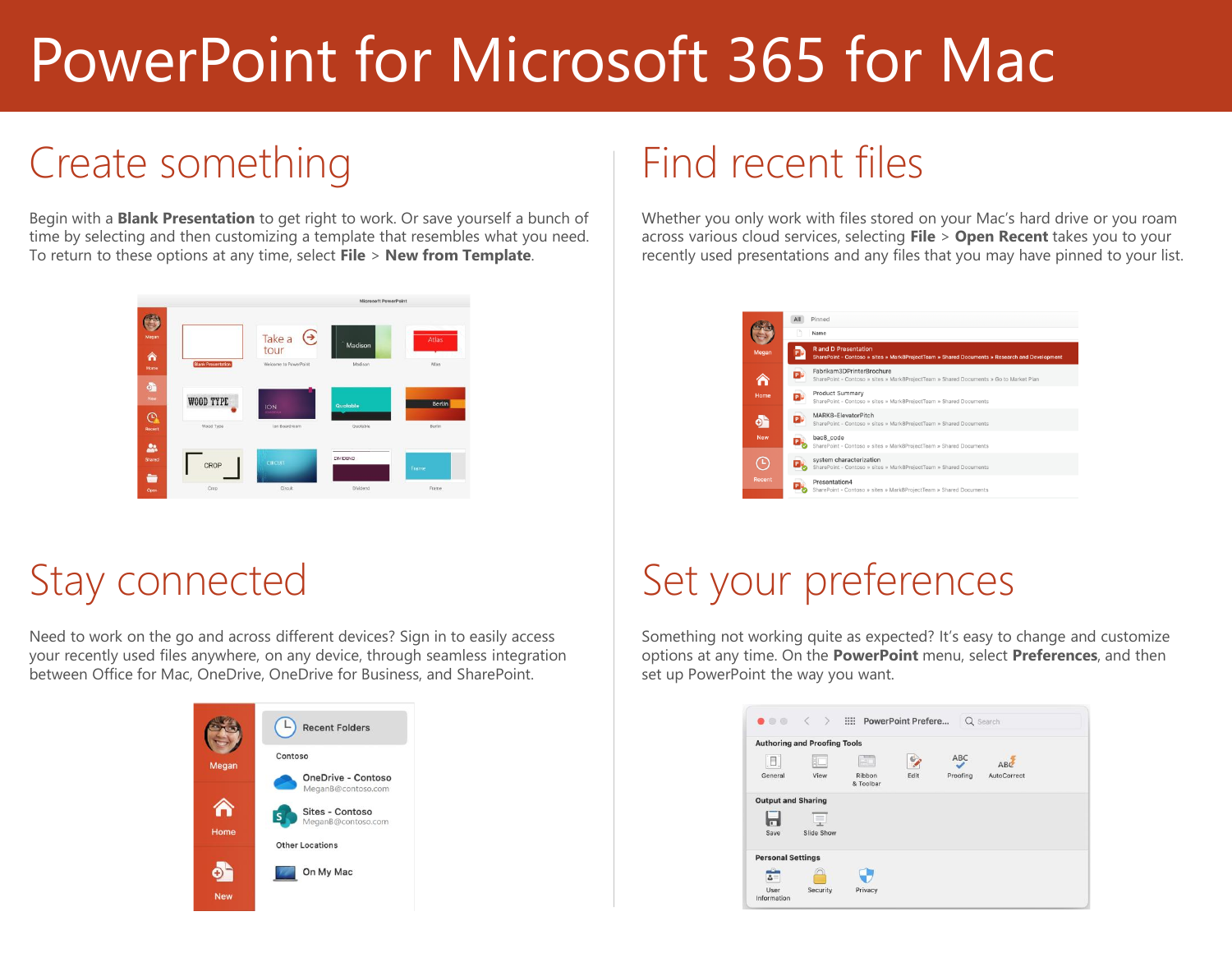# Change your layout

Good presentations adapt their structure to the points that are being presented. Switch things around on the fly to make them fit — literally or figuratively. On the **Home** tab, select **Layout**, and then browse through the available options. New slides will adopt your current choice, which you can just as easily replace with a new one.



#### Format shapes with precision

Achieve precise picture, shape, and object formatting with the comprehensive tools available in the **Format** task panes. Start by making a selection on your current slide, then select **Format** > **Format Object** on the menu bar.

| <b>Format Shape</b>                                                                        |                     |  |  |  |  |
|--------------------------------------------------------------------------------------------|---------------------|--|--|--|--|
| <b>Shape Options</b>                                                                       | <b>Text Options</b> |  |  |  |  |
| А                                                                                          | $\overline{[A]}$    |  |  |  |  |
| $\vee$ Text Fill                                                                           |                     |  |  |  |  |
| No fill<br>· Solid fill<br><b>Gradient fill</b><br>Picture or texture fill<br>Pattern fill |                     |  |  |  |  |
| Color                                                                                      |                     |  |  |  |  |
| Transparency                                                                               | <b>Theme Colors</b> |  |  |  |  |
| $\vee$ Text Outline<br>· No line                                                           |                     |  |  |  |  |

# Instant Design ideas

PowerPoint Designer improves slides by automatically generating design ideas to choose from. While you're putting content on a slide, Designer works in the background to match that content to professionally designed layouts.

Ask for design ideas any time by choosing **Design** > **Design Ideas** on the ribbon.